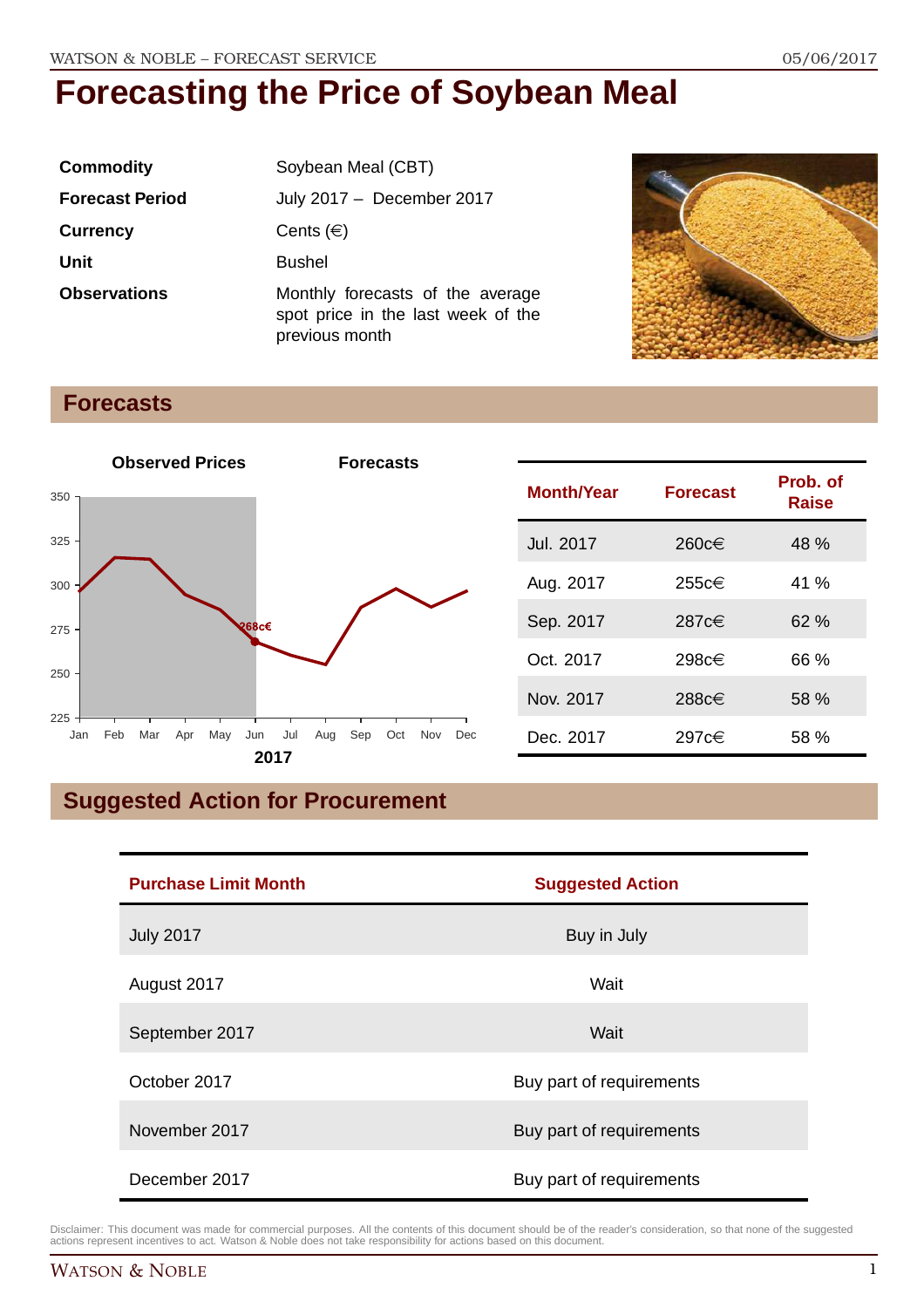## **Impact Analysis: One Month Forecast**



Our algorithm forecasts a lower price of Soybean Meal in one month: it is expectable that the price decreases 2.80% from 268c€ to 260c€ until the beginning of July.

## **Indices of Factors**



#### **Interpretation**

- **Increase of Supply**: Negative pressure of the Supply index
- **Decrease of Demand**: Negative pressure of the Demand index
- **Negative pressure of the index of Soybean Meal**
- Negative pressure of the index of variables representing the market upstream
- Negative pressure of the index of variables representing the market downstream
- **Considerably negative pressure of the financial index**
- Negative pressure of other commodities and other factors
- Focus on Mexico, India, and US

#### **Impact per Country**

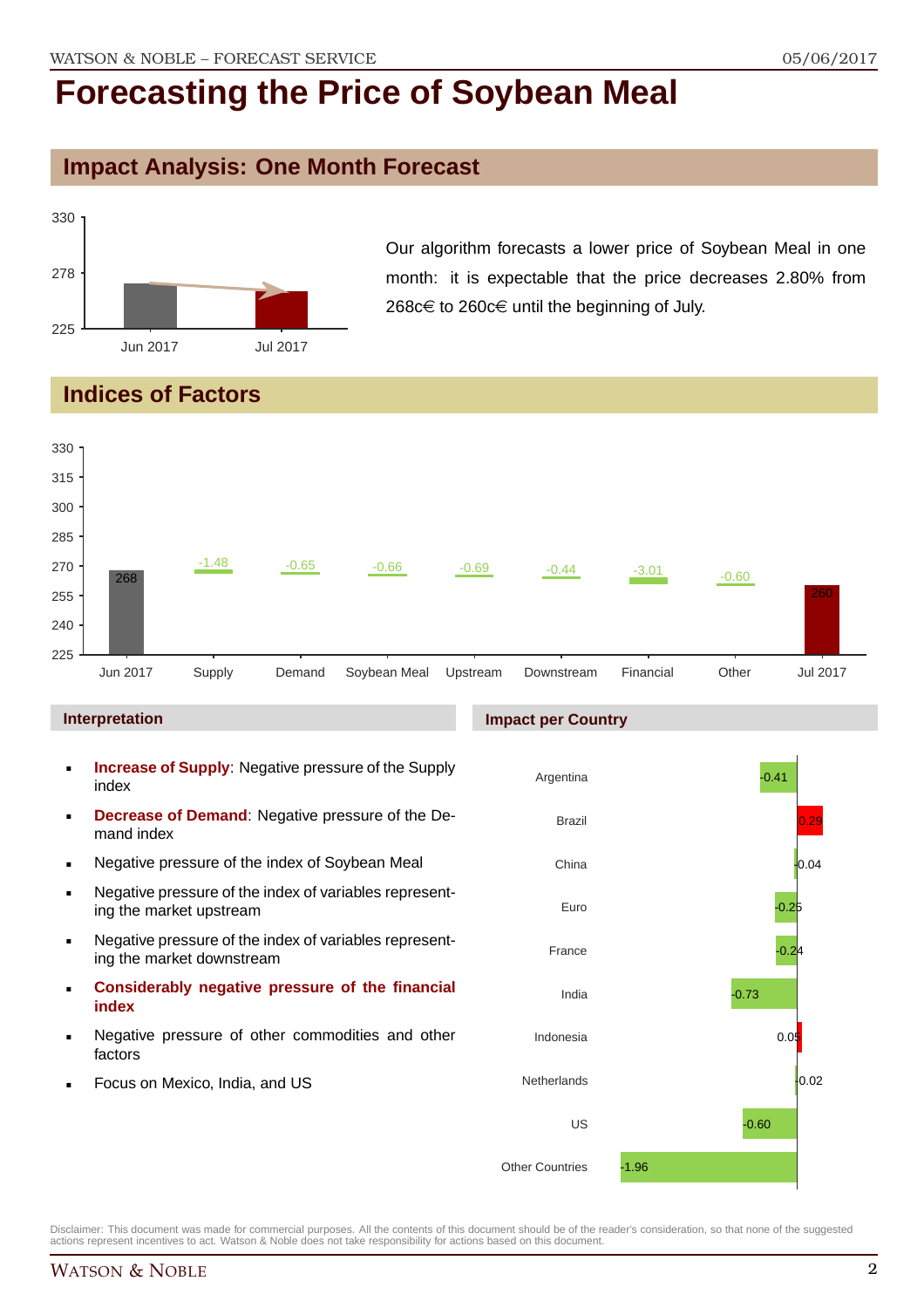### **Impact Analysis: Two Months Forecast**



Our algorithm forecasts a lower price of Soybean Meal in two months: it is expectable that the price decreases 4.78% from 268c€ to 255c€ until the beginning of August.

### **Indices of Factors**



#### **Interpretation**

- **Increase of Supply**: Negative pressure of the Supply index
- **Decrease of Demand**: Negative pressure of the Demand index
- **Negative pressure of the index of Soybean Meal**
- **Considerably negative pressure of the index of variables representing the market upstream**
- **Positive pressure of the index of variables represent**ing the market downstream
- Slightly positive pressure of the financial index
- **Negative pressure of other commodities and other** factors
- Focus on US, India, and Japan

#### **Impact per Country**

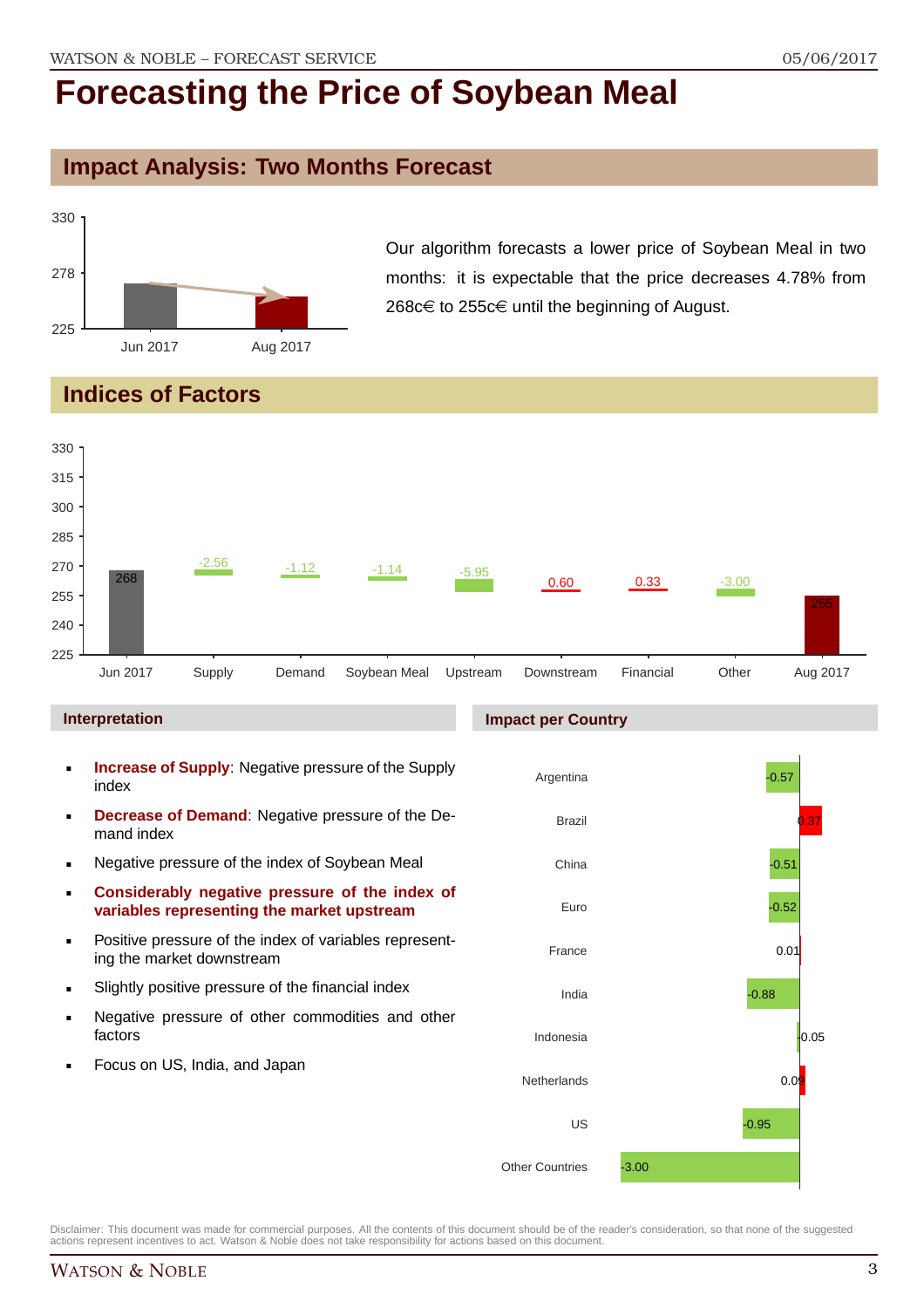## **Impact Analysis: Three Months Forecast**



Our algorithm forecasts a higher price of Soybean Meal in three months: it is expectable that the price increases 7.24% from 268 $c$ € to 287 $c$ € until the beginning of September.

## **Indices of Factors**



#### **Interpretation**

- **Decrease of Supply**: Positive pressure of the Supply index
- **Increase of Demand**: Positive pressure of the Demand index
- **Positive pressure of the index of Soybean Meal**
- Slightly negative pressure of the index of variables representing the market upstream
- Positive pressure of the index of variables representing the market downstream
- **Considerably positive pressure of the financial index**
- Negative pressure of other commodities and other factors
- Focus on US, India, and Argentina

#### **Impact per Country**

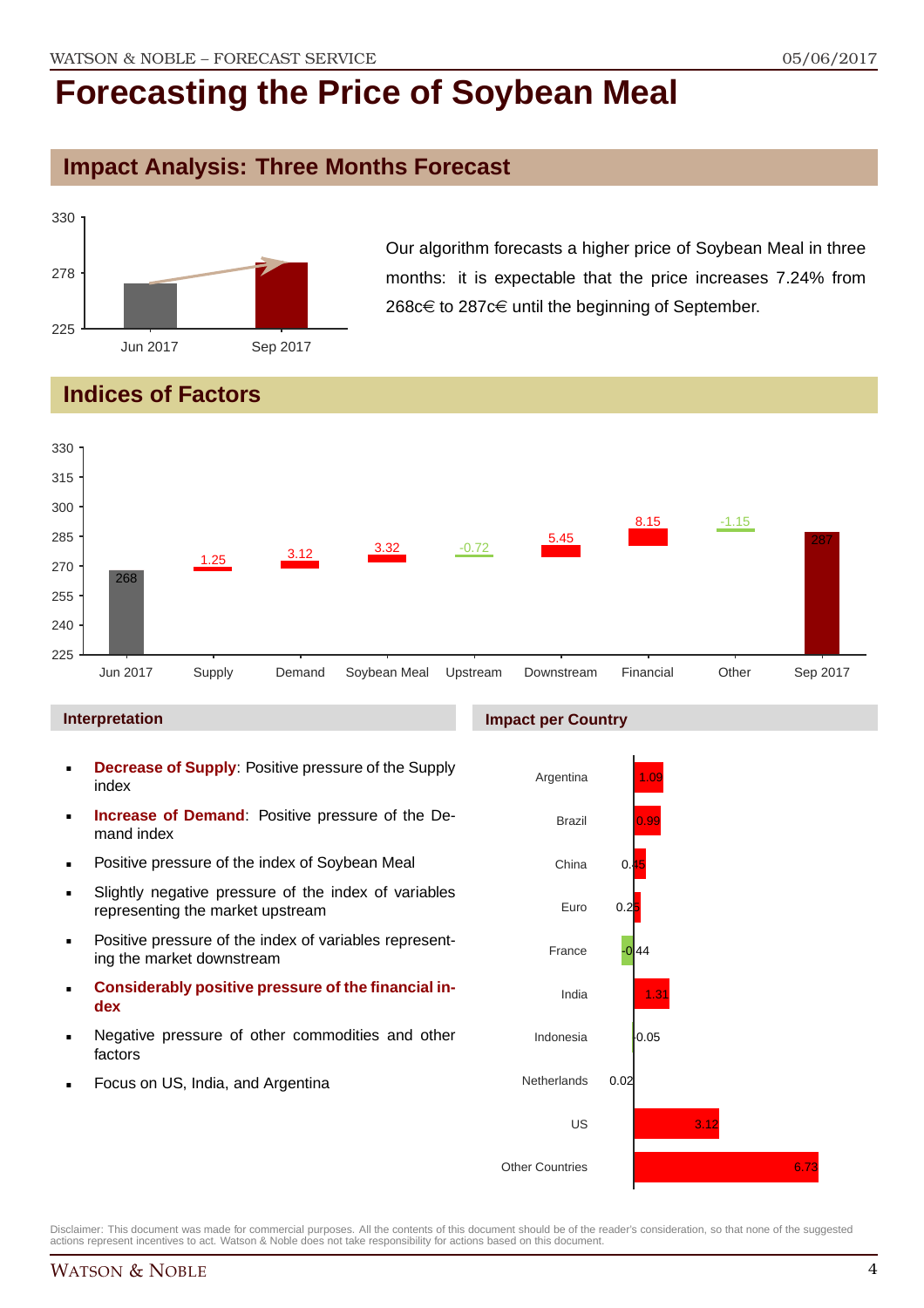### **Impact Analysis: Four Months Forecast**



Our algorithm forecasts a higher price of Soybean Meal in four months: it is expectable that the price increases 11.18% from 268 $c€$  to 298 $c€$  until the beginning of October.

## **Indices of Factors**



#### **Interpretation**

- **Decrease of Supply**: Positive pressure of the Supply index
- **Increase of Demand**: Positive pressure of the Demand index
- **Positive pressure of the index of Soybean Meal**
- Negative pressure of the index of variables representing the market upstream
- Positive pressure of the index of variables representing the market downstream
- **Considerably positive pressure of the financial index**
- Slightly positive pressure of other commodities and other factors
- Focus on US, Indonesia, and Mexico

#### **Impact per Country**

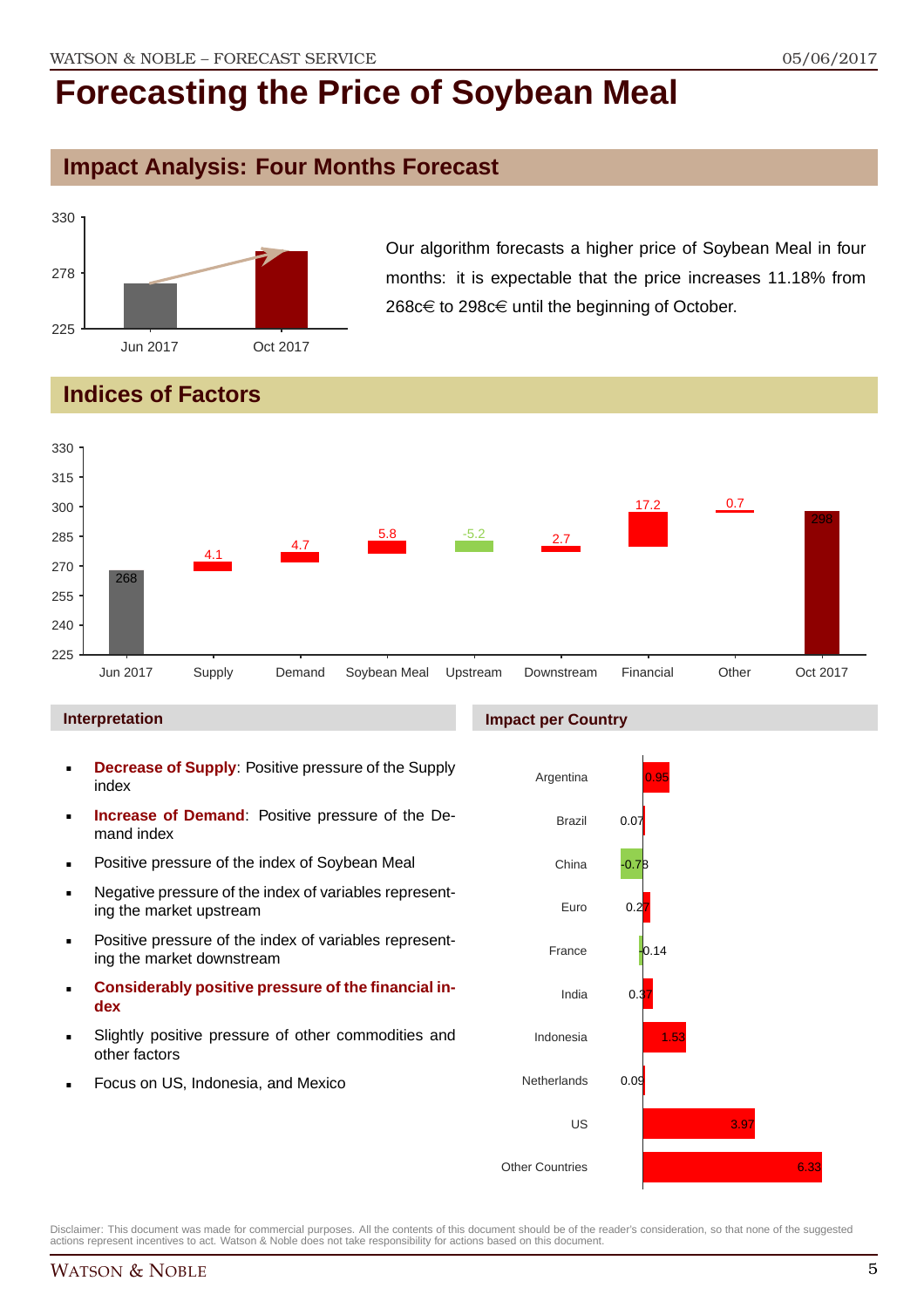## **Impact Analysis: Five Months Forecast**



Our algorithm forecasts a higher price of Soybean Meal in five months: it is expectable that the price increases 7.32% from 268 $c$ € to 288 $c$ ∈ until the beginning of November.

## **Indices of Factors**



#### **Interpretation**

- Slight decrease of Supply: Positive pressure of the Supply index
- **Increase of Demand**: Positive pressure of the Demand index
- **Considerably positive pressure of the index of Soybean Meal**
- Positive pressure of the index of variables representing the market upstream
- **Considerably positive pressure of the index of variables representing the market downstream**
- Negative pressure of the financial index
- Slightly positive pressure of other commodities and other factors
- Focus on US, UK, and Mexico

#### **Impact per Country**



Disclaimer: This document was made for commercial purposes. All the contents of this document should be of the reader's consideration, so that none of the suggested actions represent incentives to act. Watson & Noble does not take responsibility for actions based on this document.

### WATSON & NOBLE 6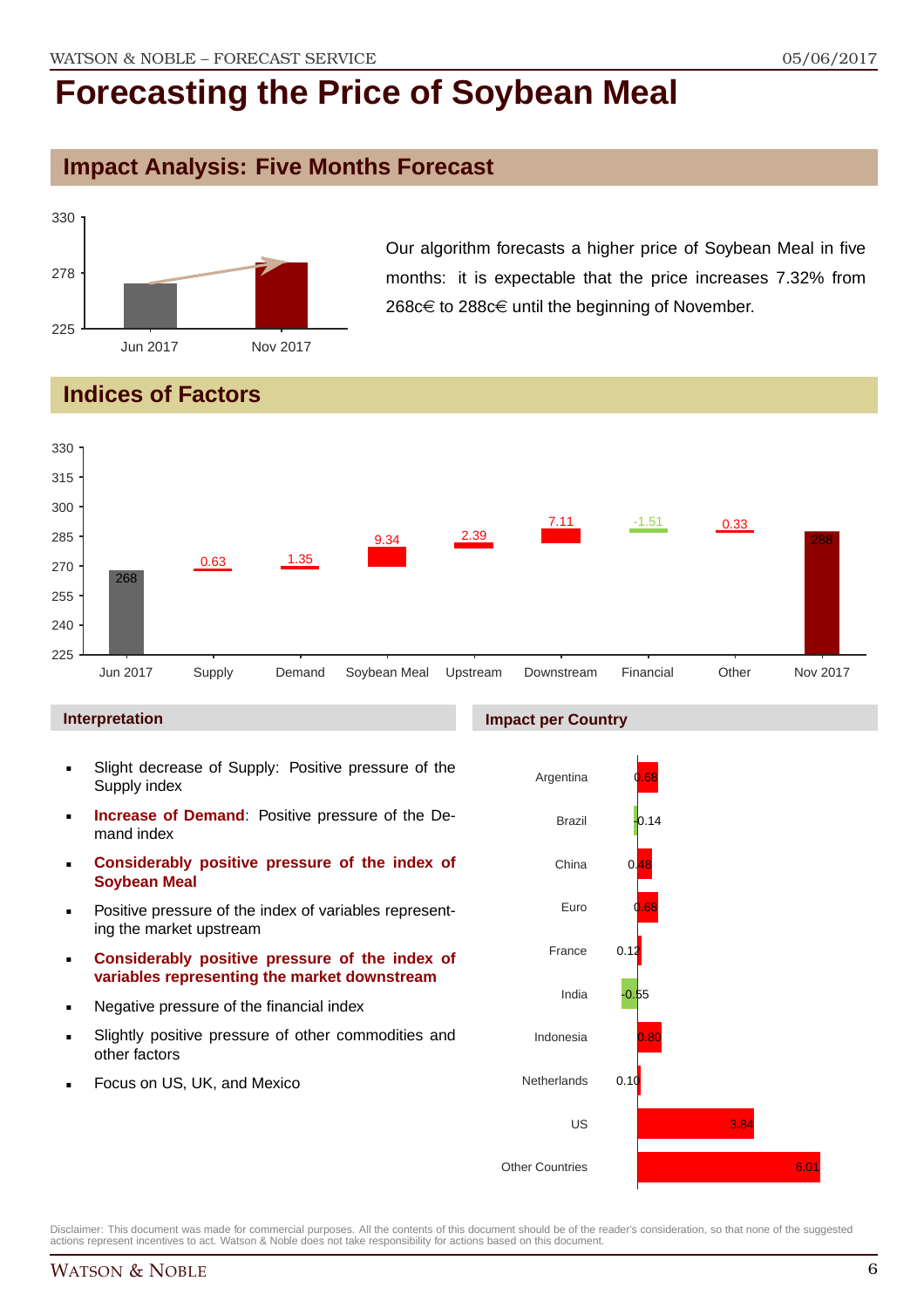### **Impact Analysis: Six Months Forecast**



Our algorithm forecasts a higher price of Soybean Meal in six months: it is expectable that the price increases 10.66% from 268 $c$ € to 297 $c$ € until the beginning of December.

## **Indices of Factors**



#### **Interpretation**

- **Decrease of Supply**: Positive pressure of the Supply index
- **Increase of Demand**: Positive pressure of the Demand index
- **Considerably positive pressure of the index of Soybean Meal**
- Positive pressure of the index of variables representing the market upstream
- Positive pressure of the index of variables representing the market downstream
- **Considerably positive pressure of the financial index**
- Positive pressure of other commodities and other factors
- Focus on US, Indonesia, and Mexico

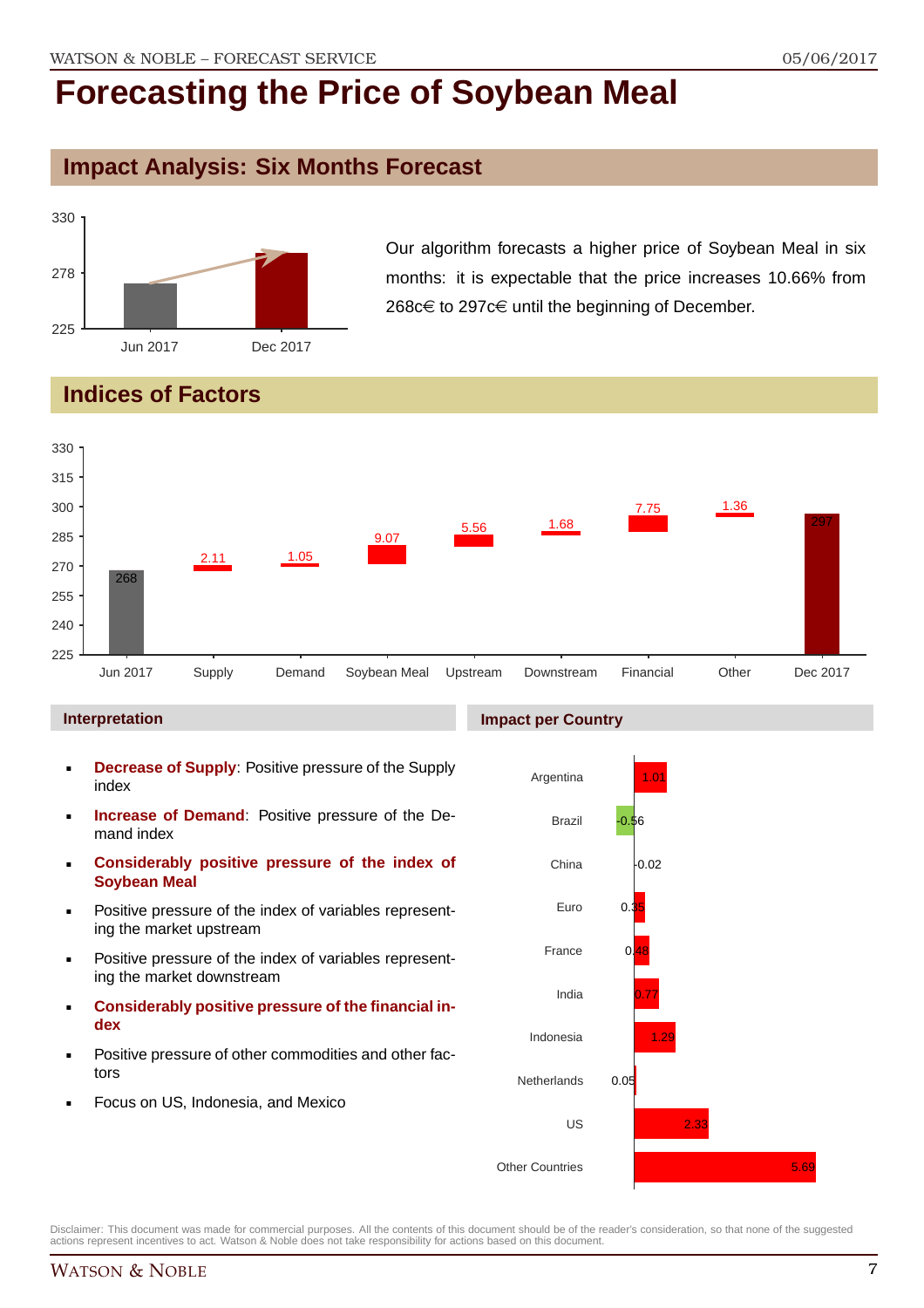## **APPENDIX – Technical Explanation of the Impact Analysis**

In this appendix, we explain the impact analysis of the factors that most contribute for our forecasts.

This Impact Analysis is conducted individually for **each time horizon**, allowing for a distinction between the indices of variables that contribute for our forecasts at short and medium run.

For each time horizon, our analysis has **two components**: first, we present the impact of variables grouped by **indices of factors**; second we present the impact of variables grouped by **indices of countries**.

### **Indices of Factors**

**Indices of factors** are indices of the weighted contributions of the variables grouped in those factors.

**Supply Index**: composed of macroeconomic variables of the producing and exporting countries. It includes variables such as production, exchange rates, inflation, monetary policy, and wages. For example, an increase in wages implies higher production costs which should (in linear, general, and ceteris paribus terms) generate an incentive to increase prices;

**Demand index**: composed of macroeconomic variables of the consuming and importing countries. It includes variables such as production, exchange rates, inflation, monetary policy, and wages. For example, a decrease in a consumer confidence index should (in linear, general, and ceteris paribus terms) increase savings and decrease demand, leading to lower prices;

**Soybean Meal Index**: composed of variables related to Soybean Meal. It includes variables such as the price of Soybean Meal in different regions of the world and exports, imports, and producer prices of Soybean Meal in some countries. For example, an increase in the price of Soybean Meal in other region may imply an increase in the price of Soybean Meal in Europe due to arbitrage movements;

**Upstream index**: composed of variables related to Soybean, Weather, and Fertilizers. It includes variables such as the price and exports, imports, and producer prices of the inputs in some countries. For example, an increase in the price of Fertilizers should (in linear, general, and ceteris paribus terms) generate an increase in the price of Soybean Meal;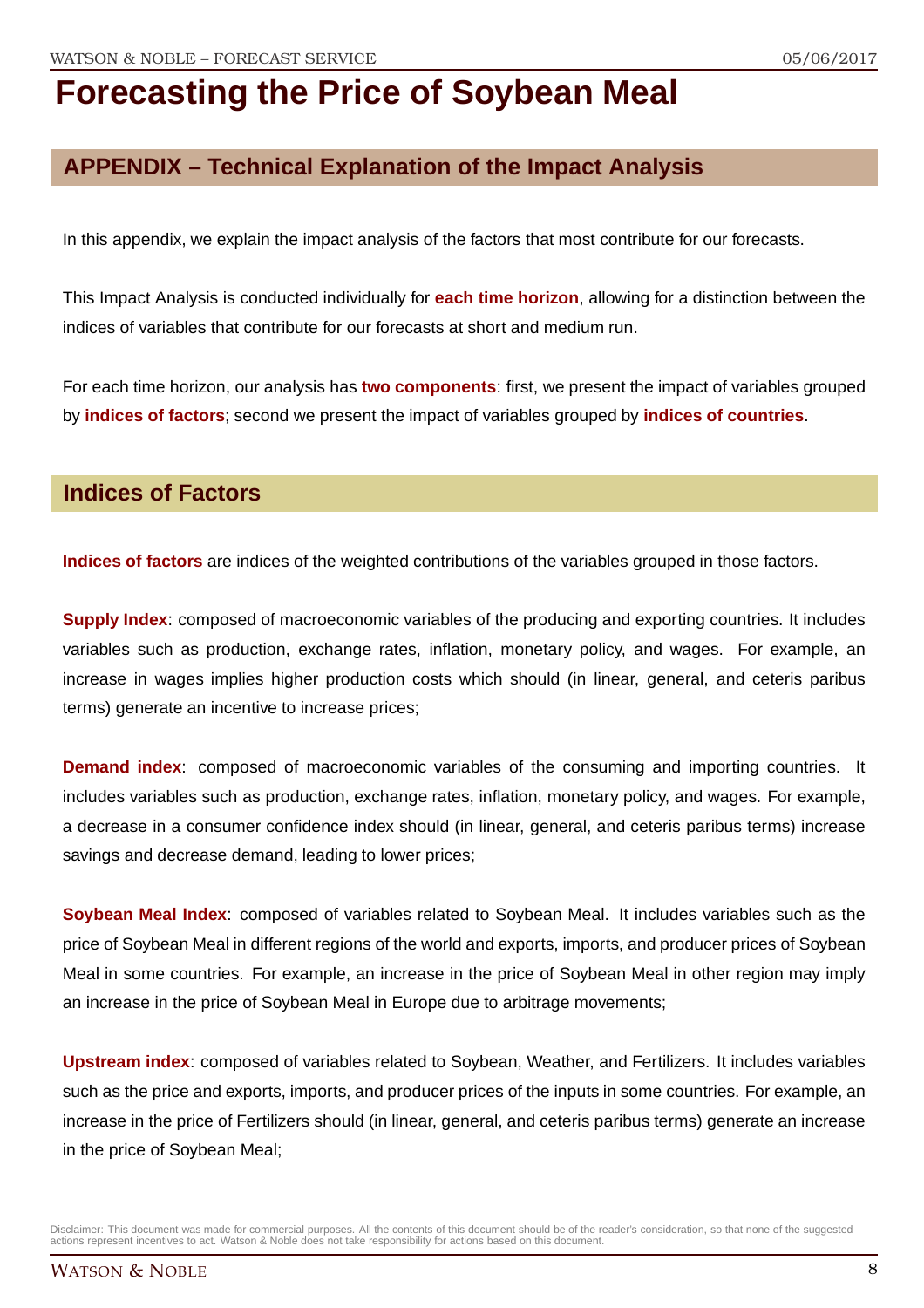## **APPENDIX – Technical Explanation of the Impact Analysis (II)**

**Downstream index**: composed of variables related to the Feed Industry. It includes variables such as the exports, imports, and prices of Pork, Poultry and Beef in some countries. For example, an increase in the demand of Pork should (in linear, general, and ceteris paribus terms) generate an increase in the price of Soybean Meal;

**Financial Variables Index**: composed of financial market variables. It includes the share price of companies that produce Soybean Meal. It also includes financial indices related to this sector. For example, a positive change in the share price of a producer of Soybean Meal should (in linear, general, and ceteris paribus terms) imply an increase in expected profitability of the firm. This may signal an expectation of increase in the price of Soybean Meal;

**Other Variables Index**: composed of variables related to other cereals, such as Corn and Wheat. It includes the price, exports, and imports of these commodities. For example, a positive change in the price of a substitute commodity, should (in linear, general, and ceteris paribus terms) imply an increase of demand of Soybean Meal, and thus, of the price of Soybean Meal.

### **Indices of Countries**

**Indices of Countries**: are indices of the weighted contributions of the macroeconomic variables of each country. The countries we present are the most relevant countries in the production, consumption, and international commerce of Soybean Meal.

### **Interpretation Warning**